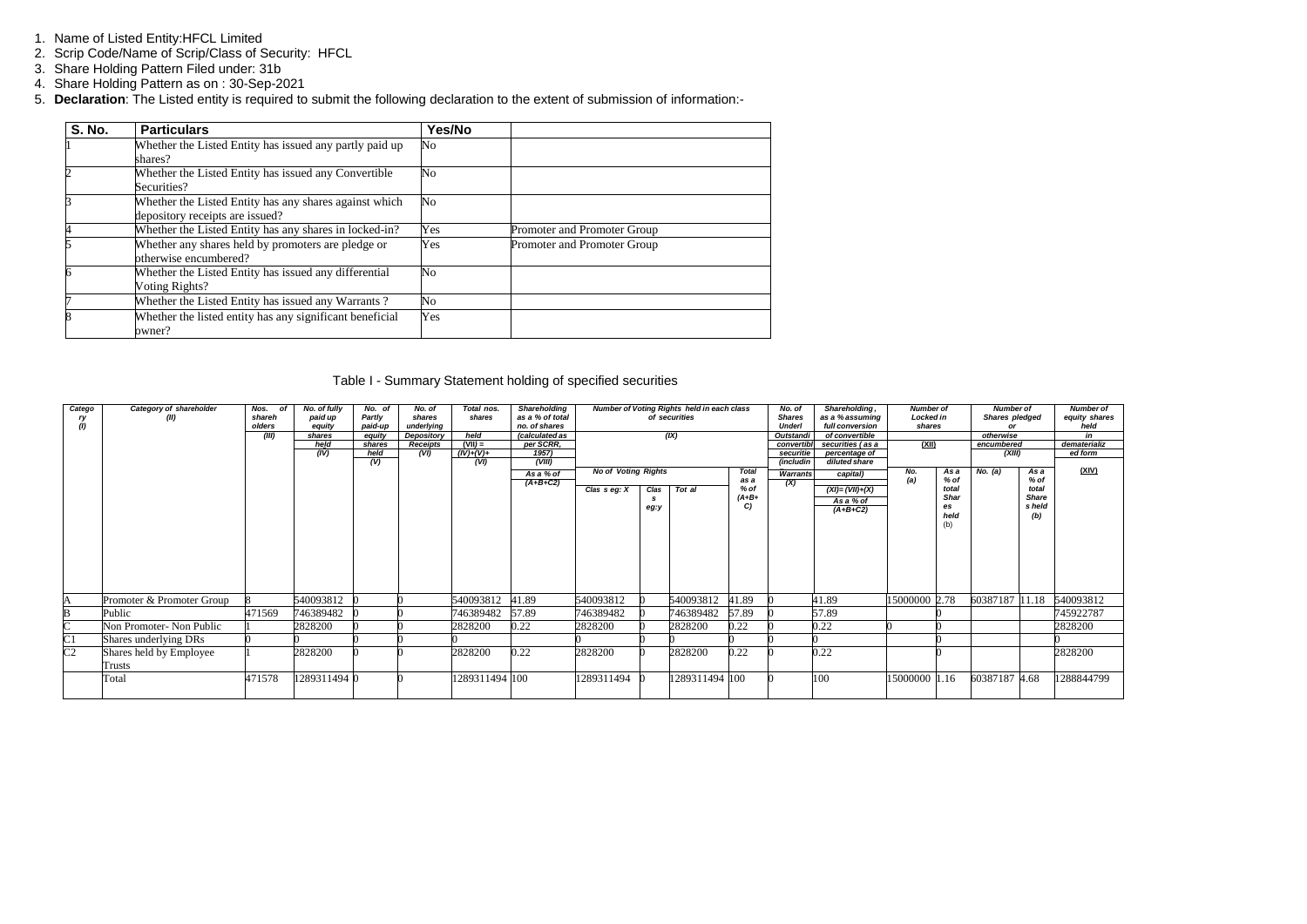## Table II - Statement showing shareholding pattern of the Promoter and Promoter Group

|               | <b>Category &amp; Name</b>                | No. of | No. of       | Partly           | Nos. of                              | <b>Total</b>     | <b>Sharehol</b>      | <b>Number of Voting Rights held in</b> |                          |                 | No. of                  | <b>Shareholdin</b>                | <b>Number of</b>         |               | <b>Number of</b> |                             | <b>Number of</b> |                    |
|---------------|-------------------------------------------|--------|--------------|------------------|--------------------------------------|------------------|----------------------|----------------------------------------|--------------------------|-----------------|-------------------------|-----------------------------------|--------------------------|---------------|------------------|-----------------------------|------------------|--------------------|
|               | of the                                    | shareh | fully        | paid-up          | shares                               | nos.             | $\frac{1}{2}$ ding % |                                        | each class of securities |                 |                         | <b>Shares</b>                     | $g$ , as a $%$           | Locked in     |                  | <b>Shares</b><br>pledged or |                  | equity             |
|               | <b>Shareholders</b>                       | older  | paid         | equity           | underlying                           | shares           | calculate            |                                        |                          | (IX)            |                         | <b>Underlying</b>                 | assuming                 |               | shares           |                             |                  | shares held        |
|               | (1)                                       | (III)  | up<br>equity | shares<br>held   | <b>Depository</b><br><b>Receipts</b> | held<br>$(VII =$ | d as per<br>SCRR,    |                                        |                          |                 |                         | <b>Outstanding</b><br>convertible | full<br>conversion       | (XII)         |                  | otherwise<br>encumbered     |                  | in<br>dematerializ |
|               |                                           |        | share        | $\overline{(V)}$ | (VI)                                 | $IV+V+VI$        | 1957                 |                                        |                          |                 | securities              | $\overline{of}$                   |                          |               | (XIII)           |                             | ed form          |                    |
|               |                                           |        | s held       |                  |                                      |                  |                      | <b>No of Voting Rights</b>             |                          |                 | Total as                | (including                        | convertible              | No. (a)       | As a             | No. (a)                     | As a             | (XIV)              |
|               |                                           |        | (IV)         |                  |                                      |                  | As a % of            |                                        |                          |                 | a % of                  | <b>Warrants)</b>                  | securities (             |               | % of             |                             | $%$ of           |                    |
|               |                                           |        |              |                  |                                      |                  | $(A+B+C2)$           |                                        |                          |                 | <b>Total</b>            | (X)                               | as a                     |               | total            |                             | total            |                    |
|               |                                           |        |              |                  |                                      |                  | (VIII)               | Class X                                | Class                    | Tot al          | <b>Voting</b><br>rights |                                   | percentage<br>of diluted |               | Shar<br>es       |                             | share<br>s held  |                    |
|               |                                           |        |              |                  |                                      |                  |                      |                                        | Y                        |                 |                         |                                   | share                    |               | held             |                             | (b)              |                    |
|               |                                           |        |              |                  |                                      |                  |                      |                                        |                          |                 |                         |                                   | capital)                 |               | (b)              |                             |                  |                    |
|               |                                           |        |              |                  |                                      |                  |                      |                                        |                          |                 |                         |                                   | $(XI) =$                 |               |                  |                             |                  |                    |
|               |                                           |        |              |                  |                                      |                  |                      |                                        |                          |                 |                         |                                   | $(VII)+(X)$ as a         |               |                  |                             |                  |                    |
|               |                                           |        |              |                  |                                      |                  |                      |                                        |                          |                 |                         |                                   | % of<br>$A+B+C2$         |               |                  |                             |                  |                    |
|               |                                           |        |              |                  |                                      |                  |                      |                                        |                          |                 |                         |                                   |                          |               |                  |                             |                  |                    |
|               | Indian                                    |        |              |                  |                                      |                  |                      |                                        |                          |                 |                         |                                   |                          |               |                  |                             |                  |                    |
|               | Individuals/Hindu undivided Family        |        | 7217011      |                  |                                      | 7217011          | 0.56                 | 7217011                                |                          | 7217011         | 0.56                    |                                   | 0.56                     |               |                  | 59925                       | 0.83             | 7217011            |
|               | <b>Anant Nahata</b>                       |        | 2645000      |                  |                                      | 2645000          | 0.21                 | 2645000                                |                          | 2645000         | 0.21                    |                                   | 0.21                     |               |                  | 59925                       | 2.27             | 2645000            |
|               | Mahendra Nahata                           |        | 4560091      |                  |                                      | 4560091          | 0.35                 | 4560091                                |                          | 4560091         | 0.35                    |                                   | 0.35                     |               |                  |                             |                  | 4560091            |
|               | Manik Lal Nahata                          |        | 11920        |                  |                                      | 11920            |                      | 1920                                   |                          | 1920            |                         |                                   |                          |               |                  |                             |                  | 11920              |
|               | Central Government/ State                 |        |              |                  |                                      |                  |                      |                                        |                          |                 |                         |                                   |                          |               |                  |                             |                  |                    |
|               | Government(s)                             |        |              |                  |                                      |                  |                      |                                        |                          |                 |                         |                                   |                          |               |                  |                             |                  |                    |
|               | <b>Financial Institutions/Banks</b>       |        |              |                  |                                      |                  |                      |                                        |                          |                 |                         |                                   |                          |               |                  |                             |                  |                    |
|               | Any Other (specify)                       |        | 532876801    |                  |                                      | 532876801        | 41.33                | 532876801                              |                          | 532876801 41.33 |                         |                                   | 41.33                    | 15000000 2.81 |                  | 60327262                    | 11.32            | 532876801          |
|               | <b>Bodies Corporate</b>                   |        | 532876801    |                  |                                      | 532876801        | 41.33                | 532876801 0                            |                          | 532876801       | 41.33                   |                                   | 41.33                    | 15000000 2.81 |                  | 60327262                    | 11.32            | 532876801          |
|               | <b>MN Ventures Private Limited</b>        |        | 289640000    |                  |                                      | 289640000        | 22.46                | 289640000 0                            |                          | 289640000 22.46 |                         |                                   | 22.46                    | 7500000       | 2.59             | 30394725                    | 10.49            | 289640000          |
|               | NextWave Communications Private           |        | 219865000    |                  |                                      | 219865000        | 17.05                | 219865000 0                            |                          | 219865000 17.05 |                         |                                   | 17.05                    | 7500000       | 3.41             | 29932537                    | 13.61            | 219865000          |
|               | Limited                                   |        |              |                  |                                      |                  |                      |                                        |                          |                 |                         |                                   |                          |               |                  |                             |                  |                    |
|               | Fitcore Tech-Solutions Pvt. Ltd.          |        | 22400000     |                  |                                      | 22400000         | 1.74                 | 22400000                               |                          | 22400000        | 1.74                    |                                   | 1.74                     |               |                  |                             |                  | 22400000           |
|               | Vinsan Brothers (P) Ltd                   |        | 671600       |                  |                                      | 671600           | 0.05                 | 671600                                 |                          | 671600          | 0.05                    |                                   | 0.05                     |               |                  |                             |                  | 671600             |
|               | <b>Shanker Sales Promotion (P) Ltd</b>    |        | 300201       |                  |                                      | 300201           | 0.02                 | 300201                                 |                          | 300201          | 0.02                    |                                   | 0.02                     |               |                  |                             |                  | 300201             |
|               | Sub-Total $(A)(1)$                        |        | 540093812    |                  |                                      | 540093812        | 41.89                | 540093812 0                            |                          | 540093812 41.98 |                         |                                   | 41.89                    | 15000000 2.78 |                  | 60387187                    | 11.18            | 540093812          |
| <sub>12</sub> | Foreign                                   |        |              |                  |                                      |                  |                      |                                        |                          |                 |                         |                                   |                          |               |                  |                             |                  |                    |
|               | Individuals (Non-Resident Individuals/    |        |              |                  |                                      |                  |                      |                                        |                          |                 |                         |                                   |                          |               |                  |                             |                  |                    |
|               | Foreign Individuals)                      |        |              |                  |                                      |                  |                      |                                        |                          |                 |                         |                                   |                          |               |                  |                             |                  |                    |
|               | Government                                |        |              |                  |                                      |                  |                      |                                        |                          |                 |                         |                                   |                          |               |                  |                             |                  |                    |
|               | Institutions                              |        |              |                  |                                      |                  |                      |                                        |                          |                 |                         |                                   |                          |               |                  |                             |                  |                    |
|               | <b>Foreign Portfolio Investor</b>         |        |              |                  |                                      |                  |                      |                                        |                          |                 |                         |                                   |                          |               |                  |                             |                  |                    |
|               | Any Other (specify)                       |        |              |                  |                                      |                  |                      |                                        |                          |                 |                         |                                   |                          |               |                  |                             |                  |                    |
|               | Sub-Total $(A)(2)$                        |        |              |                  |                                      |                  |                      |                                        |                          |                 |                         |                                   |                          |               |                  |                             |                  |                    |
|               | <b>Total Shareholding of Promoter and</b> |        | 540093812    |                  |                                      | 540093812        | 41.89                | 540093812 0                            |                          | 540093812 41.98 |                         |                                   | 41.89                    | 15000000 2.78 |                  | 60387187                    | 11.18            | 540093812          |
|               | Promoter Group $(A)=(A)(1)+(A)(2)$        |        |              |                  |                                      |                  |                      |                                        |                          |                 |                         |                                   |                          |               |                  |                             |                  |                    |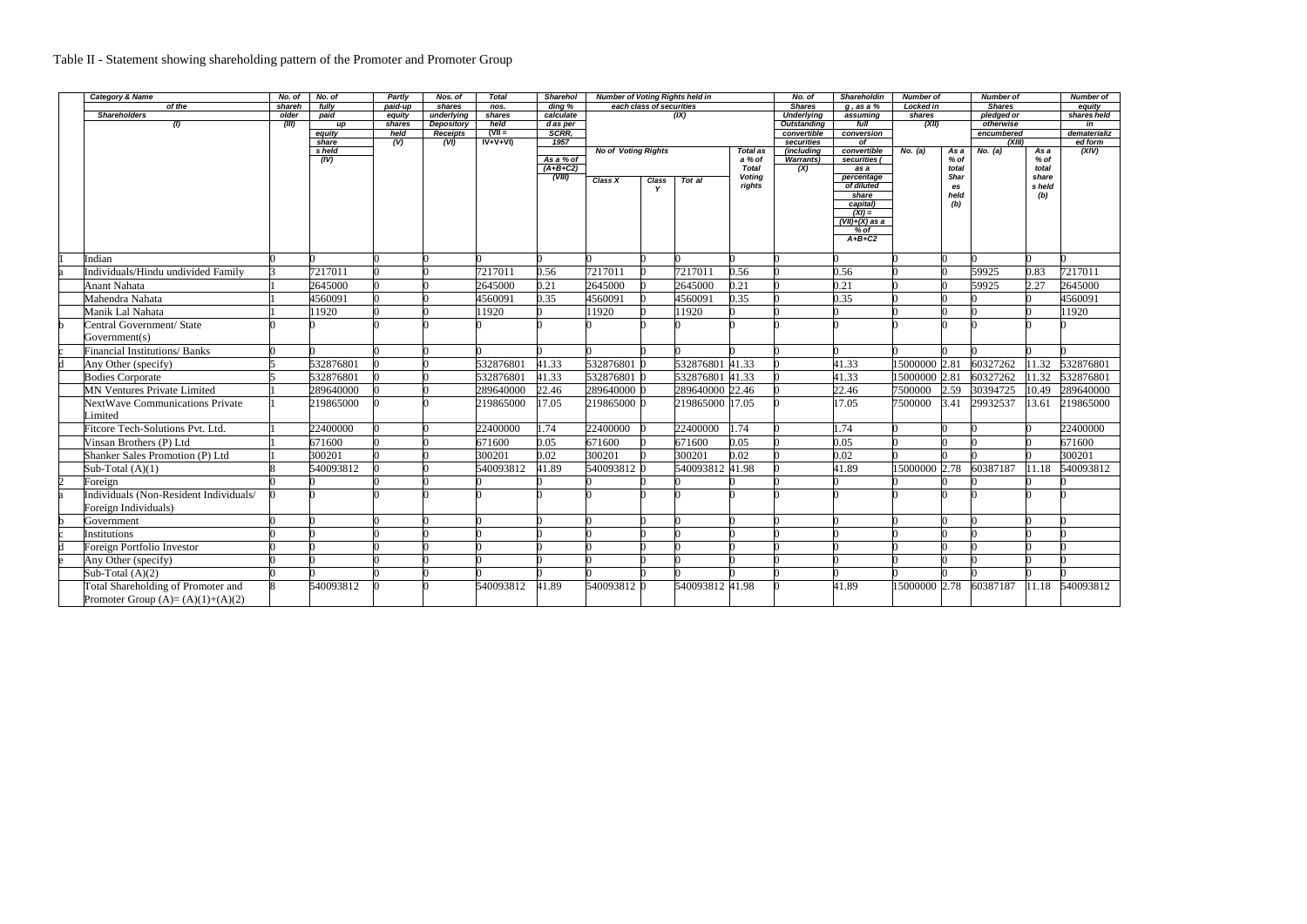# Table III - Statement showing shareholding pattern of the Public shareholder

| Category & Name of the Shareholders                                                  | Nos. of<br>shareh<br>older<br>(III) | No. of fully<br>paid up<br>equity share<br>s held (IV) | Partly<br>paid-up<br>equity<br>shares<br>held<br>(V) | Nos. of<br>shares<br>underlying<br>Depository<br><b>Receipts</b><br>(VI) | <b>Total</b><br>nos.<br>shares<br>$held$ $VII =$<br>$IV + V + VI$ | <b>Sharehol</b><br>ding %<br>calculate<br>d as per<br>SCRR.<br>1957<br>As a % of | Number of Voting Rights held in each class of<br>securities<br>(IX)<br><b>No of Voting Rights</b><br>Total as |       |           |                                         | No. of<br><b>Shares</b><br><b>Underlying</b><br><b>Outstanding</b><br>convertible<br>securities<br>(including | <b>Total</b><br>shareholdin<br>$g$ , as a $%$<br>assuming<br>full<br>conversion<br>оf | shares<br>No. | <b>Number of</b><br>Locked in<br>(XII)<br>As a | No.                                           | <b>Number of</b><br><b>Shares</b><br>pledged or<br>otherwise<br>encumbered<br>(XIII)<br>As a | <b>Number of</b><br>equity<br>shares held<br>in<br>dematerializ<br>ed form<br>(XIV) |
|--------------------------------------------------------------------------------------|-------------------------------------|--------------------------------------------------------|------------------------------------------------------|--------------------------------------------------------------------------|-------------------------------------------------------------------|----------------------------------------------------------------------------------|---------------------------------------------------------------------------------------------------------------|-------|-----------|-----------------------------------------|---------------------------------------------------------------------------------------------------------------|---------------------------------------------------------------------------------------|---------------|------------------------------------------------|-----------------------------------------------|----------------------------------------------------------------------------------------------|-------------------------------------------------------------------------------------|
|                                                                                      |                                     |                                                        |                                                      |                                                                          |                                                                   | $(A+B+C2)$<br>VIII                                                               |                                                                                                               |       |           | a % of                                  | <b>Warrants)</b>                                                                                              | convertible                                                                           | (a)           | % of                                           | (No                                           | % of                                                                                         |                                                                                     |
|                                                                                      |                                     |                                                        |                                                      |                                                                          |                                                                   |                                                                                  | Class X                                                                                                       | Class | Tot al    | <b>Total</b><br><b>Voting</b><br>rights | (X)                                                                                                           | securities<br>(as a<br>percentage<br>of diluted<br>share<br>capital)<br>(XI)          |               | total<br><b>Shar</b><br>es<br>held<br>(b)      | $\mathbf{t}$<br>ap<br>pli<br>ca<br>ble<br>(a) | total<br>share<br>s held<br>(Not<br>applic<br>able)<br>(b)                                   |                                                                                     |
| Institutions                                                                         |                                     |                                                        |                                                      |                                                                          |                                                                   |                                                                                  |                                                                                                               |       |           |                                         |                                                                                                               |                                                                                       |               |                                                |                                               |                                                                                              |                                                                                     |
| Mutual Funds/                                                                        | 18                                  | 7555103                                                |                                                      |                                                                          | 7555103                                                           | 0.59                                                                             | 7555103                                                                                                       |       | 7555103   | 0.59                                    |                                                                                                               | 0.59                                                                                  |               |                                                |                                               |                                                                                              | 7551333                                                                             |
| Venture Capital Funds                                                                |                                     |                                                        |                                                      |                                                                          |                                                                   |                                                                                  |                                                                                                               |       |           |                                         |                                                                                                               |                                                                                       |               |                                                |                                               |                                                                                              |                                                                                     |
| <b>Alternate Investment Funds</b>                                                    |                                     |                                                        |                                                      |                                                                          |                                                                   |                                                                                  |                                                                                                               |       |           |                                         |                                                                                                               |                                                                                       |               |                                                |                                               |                                                                                              |                                                                                     |
| <b>Foreign Venture Capital Investors</b>                                             |                                     |                                                        |                                                      |                                                                          |                                                                   |                                                                                  |                                                                                                               |       |           |                                         |                                                                                                               |                                                                                       |               |                                                |                                               |                                                                                              |                                                                                     |
| Foreign Portfolio Investors                                                          | 54                                  | 51111139                                               |                                                      |                                                                          | 51111139                                                          | 3.96                                                                             | 51111139                                                                                                      |       | 51111139  | 3.96                                    |                                                                                                               | 3.96                                                                                  |               |                                                |                                               |                                                                                              | 51111139                                                                            |
| <b>Financial Institutions/Banks</b>                                                  |                                     | 2150                                                   |                                                      |                                                                          | 2150                                                              |                                                                                  | 2150                                                                                                          |       | 2150      |                                         |                                                                                                               |                                                                                       |               |                                                |                                               |                                                                                              | 1050                                                                                |
| <b>Insurance Companies</b>                                                           |                                     | 521000                                                 |                                                      |                                                                          | 521000                                                            | 0.04                                                                             | 521000                                                                                                        |       | 521000    | 0.04                                    |                                                                                                               | 0.04                                                                                  |               |                                                |                                               |                                                                                              | 521000                                                                              |
| Provident Funds/ Pension Funds                                                       |                                     |                                                        |                                                      |                                                                          |                                                                   |                                                                                  |                                                                                                               |       |           |                                         |                                                                                                               |                                                                                       |               |                                                |                                               |                                                                                              |                                                                                     |
| Any Other (specify)                                                                  | 25                                  | 16125                                                  |                                                      |                                                                          | 16125                                                             |                                                                                  | 16125                                                                                                         |       | 16125     |                                         |                                                                                                               |                                                                                       |               |                                                |                                               |                                                                                              | 6905                                                                                |
| Other                                                                                | $\overline{22}$                     | 10820                                                  |                                                      |                                                                          | 10820                                                             |                                                                                  | 10820                                                                                                         |       | 10820     |                                         |                                                                                                               |                                                                                       |               |                                                |                                               |                                                                                              | 5200                                                                                |
| Other                                                                                |                                     | 5305                                                   |                                                      |                                                                          | 5305                                                              |                                                                                  | 5305                                                                                                          |       | 5305      |                                         |                                                                                                               |                                                                                       |               |                                                |                                               |                                                                                              | 1705                                                                                |
| Sub-Total $(B)(1)$                                                                   | 100                                 | 59205517                                               |                                                      |                                                                          | 59205517                                                          | 4.59                                                                             | 59205517                                                                                                      |       | 59205517  | 4.6                                     |                                                                                                               | 4.59                                                                                  |               |                                                |                                               |                                                                                              | 59191427                                                                            |
| Central Government/ State<br>Government(s)/ President of India                       |                                     | 5000                                                   |                                                      |                                                                          | 5000                                                              |                                                                                  | 5000                                                                                                          |       | 5000      |                                         |                                                                                                               |                                                                                       |               |                                                |                                               |                                                                                              | 5000                                                                                |
| Sub-Total $(B)(2)$                                                                   |                                     | 5000                                                   |                                                      |                                                                          | 5000                                                              |                                                                                  | 5000                                                                                                          |       | 5000      |                                         |                                                                                                               |                                                                                       |               |                                                |                                               |                                                                                              | 5000                                                                                |
| Non-institutions                                                                     |                                     |                                                        |                                                      |                                                                          |                                                                   |                                                                                  |                                                                                                               |       |           |                                         |                                                                                                               |                                                                                       |               |                                                |                                               |                                                                                              |                                                                                     |
| Individuals -                                                                        | 465479                              | 455552088                                              |                                                      |                                                                          | 455552088 35.34                                                   |                                                                                  | 455552088                                                                                                     |       | 455552088 | 35.41                                   |                                                                                                               | 35.34                                                                                 |               |                                                |                                               |                                                                                              | 455247883                                                                           |
| Individual shareholders holding<br>nominal share capital up to Rs. 2<br>lakhs.       | 465345                              | 377708928                                              |                                                      |                                                                          | 377708928 29.3                                                    |                                                                                  | 377708928                                                                                                     |       | 377708928 | 29.3                                    |                                                                                                               | 29.3                                                                                  |               |                                                |                                               |                                                                                              | 377404723                                                                           |
| Individual shareholders holding<br>nominal share capital in excess of Rs<br>2 lakhs. | 134                                 | 77843160                                               |                                                      |                                                                          | 77843160                                                          | 6.04                                                                             | 77843160                                                                                                      |       | 77843160  | 6.04                                    |                                                                                                               | 6.04                                                                                  |               |                                                |                                               |                                                                                              | 77843160                                                                            |
| NBFCs registered with RBI                                                            | 10                                  | 1676920                                                |                                                      |                                                                          | 1676920                                                           | 0.13                                                                             | 1676920                                                                                                       |       | 1676920   | 0.13                                    |                                                                                                               | 0.13                                                                                  |               |                                                |                                               |                                                                                              | 1676920                                                                             |
| <b>Employee Trusts</b>                                                               |                                     |                                                        |                                                      |                                                                          |                                                                   |                                                                                  |                                                                                                               |       |           |                                         |                                                                                                               |                                                                                       |               |                                                |                                               |                                                                                              |                                                                                     |
| Overseas Depositories (holding DRs) 0<br>(balancing figure)                          |                                     |                                                        |                                                      |                                                                          |                                                                   |                                                                                  |                                                                                                               |       |           |                                         |                                                                                                               |                                                                                       |               |                                                |                                               |                                                                                              |                                                                                     |
| Any Other (specify)                                                                  | 5979                                | 229949957                                              |                                                      |                                                                          | 229949957 17.84                                                   |                                                                                  | 229949957                                                                                                     |       | 229949957 | 17.84                                   |                                                                                                               | 17.84                                                                                 |               |                                                |                                               |                                                                                              | 229801557                                                                           |
| <b>Bodies Corporate</b>                                                              | 2054                                | 203701378                                              |                                                      |                                                                          | 203701378 15.8                                                    |                                                                                  | 203701378                                                                                                     |       | 203701378 | 15.8                                    |                                                                                                               | 15.8                                                                                  |               |                                                |                                               |                                                                                              | 203669408                                                                           |
| RELIANCE STRATEGIC<br><b>BUSINESS VENTURES LIMITED</b>                               |                                     | 48532764                                               |                                                      |                                                                          | 48532764                                                          | 3.76                                                                             | 48532764                                                                                                      |       | 48532764  | 3.76                                    |                                                                                                               | 3.76                                                                                  |               |                                                |                                               |                                                                                              | 48532764                                                                            |
| MKJ ENTERPRISES LIMITED                                                              |                                     | 32942651                                               |                                                      |                                                                          | 32942651                                                          | 2.56                                                                             | 32942651                                                                                                      |       | 32942651  | 2.56                                    |                                                                                                               | 2.56                                                                                  |               |                                                |                                               |                                                                                              | 32942651                                                                            |
| <b>GRD SECURITIES LIMITED</b>                                                        |                                     | 14161415                                               |                                                      |                                                                          | 14161415                                                          | 1.1                                                                              | 14161415                                                                                                      |       | 14161415  | 1.1                                     |                                                                                                               | $\cdot$ 1                                                                             |               |                                                |                                               |                                                                                              | 14161415                                                                            |
| Non-Resident Indian (NRI)                                                            | 3908                                | 26129650                                               |                                                      |                                                                          | 26129650                                                          | 2.03                                                                             | 26129650                                                                                                      |       | 26129650  | 2.03                                    |                                                                                                               | 2.03                                                                                  |               |                                                |                                               |                                                                                              | 26014220                                                                            |
| Overseas Corporate Bodies                                                            |                                     | 38250                                                  |                                                      |                                                                          | 38250                                                             |                                                                                  | 38250                                                                                                         |       | 38250     |                                         |                                                                                                               |                                                                                       |               |                                                |                                               |                                                                                              | 37250                                                                               |
| Societies                                                                            |                                     | 520                                                    |                                                      |                                                                          | 520                                                               |                                                                                  | 520                                                                                                           |       | 520       |                                         |                                                                                                               |                                                                                       |               |                                                |                                               |                                                                                              | 520                                                                                 |
| Trusts                                                                               | 11                                  | 80159                                                  |                                                      |                                                                          | 80159                                                             | 0.01                                                                             | 80159                                                                                                         |       | 80159     | 0.01                                    |                                                                                                               | 0.01                                                                                  |               |                                                |                                               |                                                                                              | 80159                                                                               |
| Sub-Total $(B)(3)$                                                                   | 471468                              | 687178965                                              |                                                      |                                                                          | 687178965 53.31                                                   |                                                                                  | 687178965                                                                                                     |       | 687178965 | 53.41                                   |                                                                                                               | 53.31                                                                                 |               |                                                |                                               |                                                                                              | 686726360                                                                           |
| Total Public Shareholding $(B)=$<br>$(B)(1)+(B)(2)+(B)(3)$                           | 471569                              | 746389482                                              |                                                      |                                                                          | 746389482 57.9                                                    |                                                                                  | 746389482                                                                                                     |       | 746389482 | 58.01                                   |                                                                                                               | 57.9                                                                                  |               |                                                |                                               |                                                                                              | 745922787                                                                           |